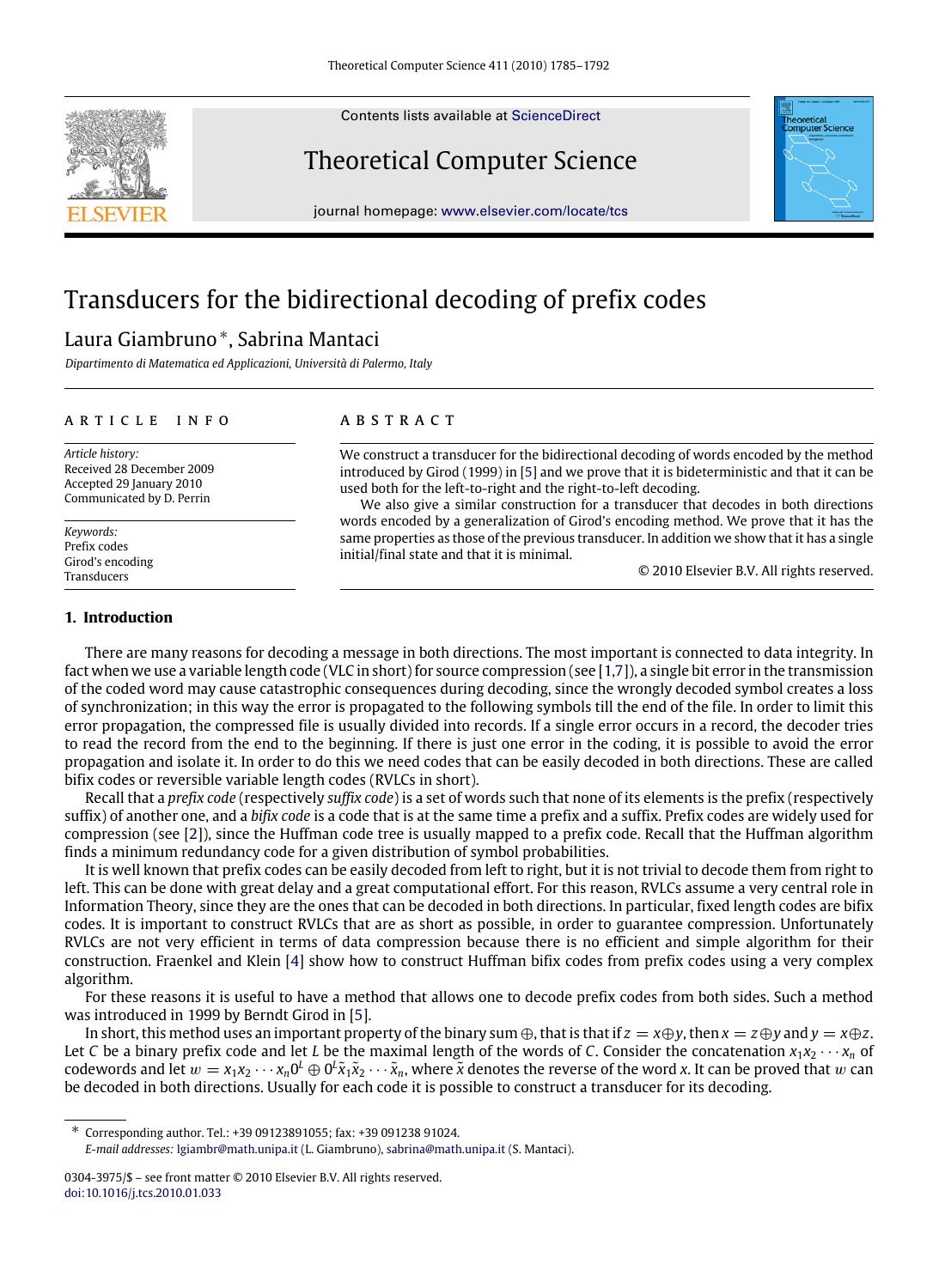The aim of this paper is to construct the transducer for decoding words that have been encoded with Girod's method and to show some of its interesting properties that usually do not hold for transducers related to other coding methods. For instance, the transducer happens to be bideterministic (i.e. deterministic and co-deterministic) and the same transducer can be used for the left-to-right and for the right-to-left decoding.

In Section [2,](#page-1-0) we introduce the preliminary notions and definitions regarding codes and transducers, and the connection between the two notions.

In Section [3,](#page-1-1) we describe the method introduced by Girod for the bidirectional decoding of a prefix word and we provide an example with encoding and decoding.

In Section [4,](#page-3-0) we give the algorithm for the construction of the transducer that realizes the decoding of bitstreams obtained by Girod's encoding method. We prove that the transducer constructed by the algorithm is deterministic and co-deterministic. Another important property is that the transducer for the right-to-left decoding is isomorphic to the one for left-to-right decoding. This allows one to use the same transducer for decoding in both directions.

In Section [5,](#page-5-0) we discuss a generalization of Girod's method and provide its representation by transducers. We prove that the transducer has the same properties as those of the transducer constructed in Section [4.](#page-3-0) We moreover prove that the transducer has a unique initial/final state and that it is minimal.

# <span id="page-1-0"></span>**2. Preliminaries**

Let *B* and *A* be two alphabets, which we call respectively the *source* alphabet and *channel* alphabet. Let  $\gamma$ : *B*  $\rightarrow$  *A*<sup>\*</sup> be a map that associates to each element *b* in *B* a nonempty word on *A*. We extend this map to words over *B* by  $\gamma(b_1 \dots b_n)$  =  $\gamma(b_1)\ldots\gamma(b_n)$ . We say that  $\gamma$  is an *encoding* if  $\gamma(w)=\gamma(w')$  implies that  $w=w'$ . For each b in B,  $\gamma(b)$  is said a codeword and the set of all codewords is said a *variable length code*, or simply a *code*. In what follows we denote by  $x_i = \gamma(b_i)$  and by  $X = \{x_1, \ldots, x_m\}$  the code defined by  $\gamma$ . A set *Y* over A\* is said to be a *prefix set* (respectively a *suffix set*) if no element of *Y* is a prefix (respectively a suffix) of another element of *Y*. A set over *A* ∗ is called a *bifix set* if it is both a prefix set and a suffix set. It can be easily proved that prefix, suffix and bifix sets are codes, called respectively *prefix codes*, *suffix codes* and *bifix codes.* A *decoding* is the inverse operation to encoding, i.e. the decoding of  $\gamma$  is the function  $\gamma^{-1}$  restricted to  $\gamma$  (*B*<sup>\*</sup>).

Throughout this paper we consider codes over a binary alphabet, that is  $A = \{0, 1\}$ . For each word *u* we denote by  $\tilde{u}$  the reverse of *u*. For  $X = \{x_1, x_2, \ldots, x_n\}$ , we define by  $\overline{X}$  the set  $\overline{X} = \{\overline{x}_1, \overline{x}_2, \ldots, \overline{x}_n\}$ .

For each word *u* in  $A^*$  and for each  $k \le |u|$ , we denote by  $pref_k(u)$  the prefix of *u* of length *k* and by  $pref_{-k}(u)$  the prefix of *u* of length  $|u| - k$ .

A finite transducer *T* uses an input alphabet *A* and an output alphabet *B*. It consists of a quadruple *T* = (*Q*, *I*, *F* , *E*), where *Q* is a finite set whose elements are called *states*, *I* and *F* are two distinguished subsets of *Q* called the sets of *initial and terminal states*, and *E* is a set of elements called *edges* which are quadruples (*p*, *u*, v, *q*), where *p* and *q* are states, *u* is a word

over A and v is a word over B. We call *u* the *input label* and v the *output label*. An edge is commonly denoted by  $p \stackrel{u|v}{\longrightarrow} q$ . Two

 $\deg$ es  $p \stackrel{u_1|v_1}{\longrightarrow} q$  and  $r \stackrel{u_2|v_2}{\longrightarrow} s$  are *consecutive* if  $q=r$ . A path in a transducer is a sequence of consecutive edges. The *label of the path* is obtained by concatenating separately the input and the output labels. We denote it by a pair with first element the input alphabet and second element the output alphabet. A path is *successful* if it starts in an initial state and ends in a terminal state. A transducer *T* defines a binary relation between words on the two alphabets as follows: a pair (*u*, v)is in the relation if it is the label of a successful path. This is called the *relation realized by T* . A transducer is called a *literal transducer* if each input label is a single letter. A literal transducer is called *unambiguous* if for each pair of states *p*, *q* and for each word w in *A* ∗ there is at most one path starting at *p* and ending at *q* with input label w. A literal transducer is called *deterministic* (respectively *co-deterministic*) if for each state *p* and for each input letter *a* there is at most one edge starting at (respectively ending at) *p* with input letter *a*.

We can represent encoding and decoding using transducers. An encoding  $\gamma$  can be represented by a one-state literal transducer with loops on the state with labels  $(b, \gamma(b))$ , for each *b* in *B*. Transducers for decoding are more interesting. In case of decoding, *A* represents the channel alphabet and *B* the source alphabet. An interesting result is that for any encoding there exists a literal unambiguous transducer which realizes the associated decoding (see [\[1](#page-7-1)[,6\]](#page-7-6)).

A sequential transducer over A, B is a triple  $T=(Q,i,F)$  together with a partial function  $Q\times A\longrightarrow B^*\times Q$  which breaks up into a *next state* function  $Q \times A \longrightarrow Q$  and an output function  $Q \times A \longrightarrow B^*$ . In addition, the initial state  $i \in Q$  has attached a word  $\lambda$  called the *initial prefix* and *F* is partial function *F* : Q → *B*<sup>\*</sup> called the *terminal function*. Thus, an additional prefix and an additional suffix can be attached to all the outputs. By definition, a sequential transducer is deterministic.

There is a unique minimal sequential transducer equivalent to a given one, i.e. with the minimal number of states among the sequential transducers realizing the same relation as it (see [\[6\]](#page-7-6)).

### <span id="page-1-1"></span>**3. Girod's method**

It is well known that a prefix code can be decoded without delay in a left-to-right parsing while it can not be as easily decoded from right to left. In this section we describe a coding method, due to Girod (see [\[5\]](#page-7-5)), where, given a finite prefix code *X*, any sequence of codewords in *X* is transformed in a bitstring that can be decoded in both directions.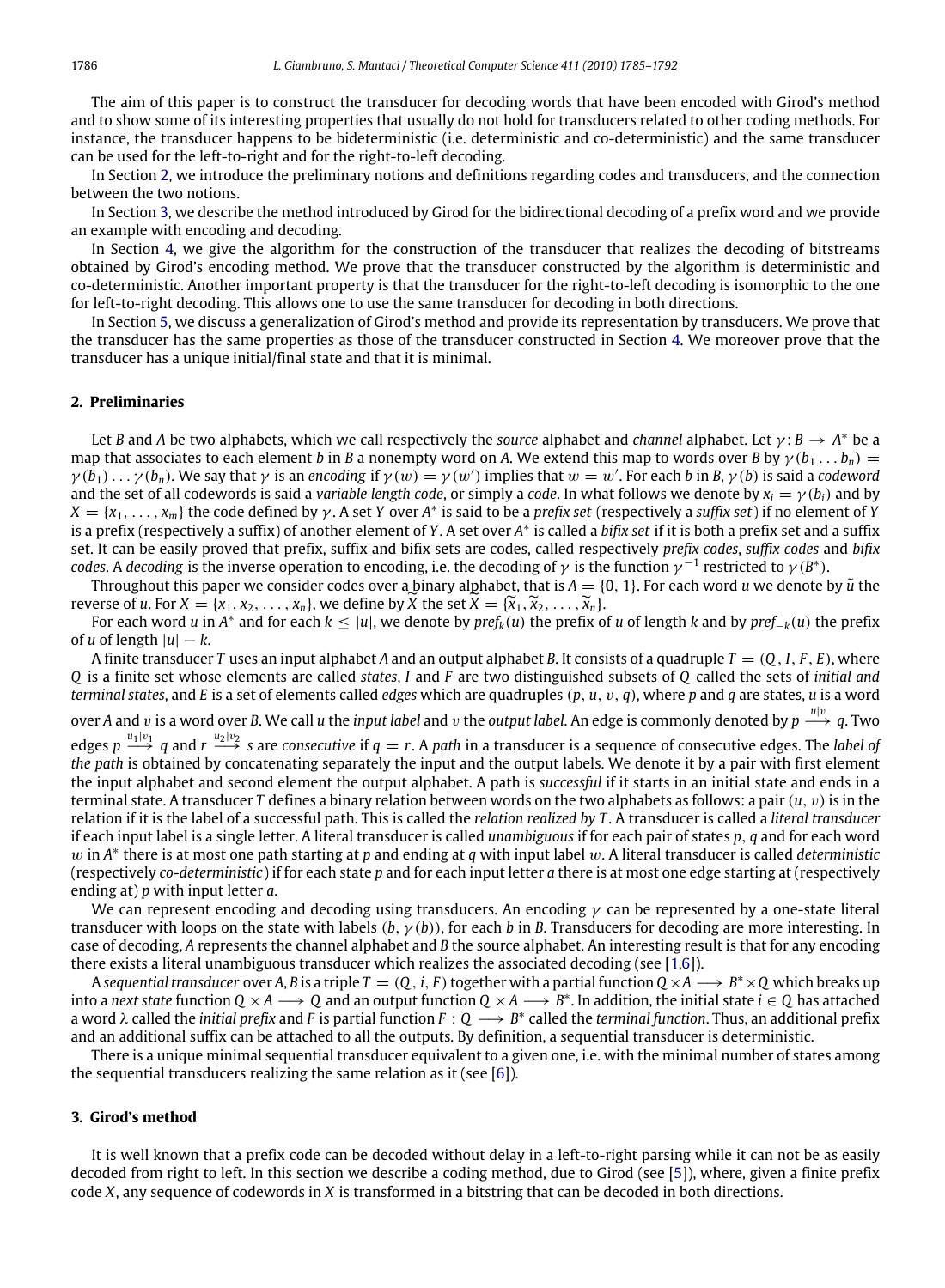Such a method is based on a well-known property of the binary sum. The binary sum operation  $\oplus$  is a binary operation on  $\{0, 1\}$  that returns a bit in this way: for *a*, *b* either both 1 or both 0,  $a \oplus b$  returns 0 and in the other cases it returns 1. We will use the following property of  $\oplus$ : if  $c = a \oplus b$  then  $b = a \oplus c$  and  $a = b \oplus c$ .

Let  $X = \{x_1, \ldots, x_m\}$  be a finite prefix code defined by an encoding  $\gamma$  over an alphabet  $B = \{b_1, \ldots, b_m\}$ . Consider a word  $w = b_{i_1} \ldots b_{i_k}$  in  $B^*$  and its encoding  $y = \gamma(b) = x_{i_1} \ldots x_{i_k}$  where the  $x_{i_j}$ 's are codewords in X. By concatenating the reverse of each codeword  $x_{i_j}$ , we obtain the word  $y'=\tilde x_{i_1}\dots\tilde x_{i_k}.$  Let  $z=y\oplus y'$ . The idea would be to decode  $y$  from  $z$  using the relation  $y=z\oplus y'$ . Anyway, we cannot apply this idea since we should know  $y'$  in order to decode y. However, we know that the elements in y' are strictly related to those in y. If we lightly modify y and y' we obtain the solution given by Girod.

Let us denote by L the length of the longest codeword in  $\{x_{i_1},\ldots,x_{i_k}\}$  and let us append the word  $0^L$  to  $y$  as a suffix and to y' as a prefix. Then consider the words  $x = y0^L$ ,  $x' = 0^Ly'$  and  $z = x \oplus x'$  and define the encoding  $\delta$  from  $B^*$  to  $A^*$  such that, for any  $w = b_{i_1} \dots b_{i_k} \in B^*$ ,  $\delta(w) = z$ , where *z* is defined as before.

Since the first *L* bits of  $x'$  are 0's, then the first *L* bits of *z* are equal to the first *L* bits of *x*. By the definition of *L*, those *L* bits contain as prefix at least the first codeword  $x_{i_1}$  in y. We concatenate its reverse  $\tilde{x}_{i_1}$  to x'. In this way x' has again *L* unread symbols, that can be summed to the next *L* symbols of *z*. As before, this sum contains as prefix at least the second codeword *x*<sub>i2</sub>. Its reverse can be again concatenated to *x'* and have again *L* unread bits in *x'*. By proceeding in this way we obtain the left-to-right decoding of *z*.

This decoding procedure is better explained by the following example. Let  $B = \{b_1, b_2\}$  and let us encode  $b_1$  with 11 and  $b_2$  with 011. The set  $X = \{11, 011\}$  is a finite prefix code. The word  $w = b_1b_2b_2b_1$  in  $B^*$  is encoded in  $y = 1101101111$  and the concatenation of the reverse of each codeword produces the word  $y' = 1111011011$ . The length of the longest word in *X* is  $L = 3$ . We consider the string  $z = x \oplus x'$ , where  $x = y0^L$  and  $x' = 0^L y'$ , and we obtain

```
x = 1101101111000x' = 0001111011011z = 1100010100011
```
We show in this example how Girod's left-to-right decoding of *z* works.

1. We know that the first  $L = 3$  bits of  $x'$  are 000. This allows us to obtain the first 3 bits of x by the operation 110  $\oplus$  000 = 110. We see that 11 =  $x_1$ , so we can decode 110 as  $x_1$ 1, where 1 is a remainder for the next step. Now we append  $\tilde{x}_1$  to the end of the known symbols of  $x'$ .

```
z = 1100010100011
x' = 00011x = 110
```
2. We sum the new bits 11 of x' with the corresponding bits in z in order to obtain more bits for x. We append these bits to the remaining bits of the previous step obtaining a word of length 3 that will contain at least a codeword. In particular, we obtain in *x* the bits  $011 = x_2$ . We append  $\tilde{x}_2$  to the known symbols in *x'*.

```
z = 1100010100011
x' = 00011110x = 11011
```
By repeating the same procedure, we have the following steps:

```
z = 1100010100011x
0 = 00011110110
x = 11011011z = 1100010100011
x
0 = 0001111011011
x = 1101101111z = 1100010100011x' = 0001000100110x = 1101101111000
```
Let us note that in each step we have  $L = 3$  bits in x to be decoded and, by definition of L, this fact assures that these bits will contain at least a codeword. Notice moreover that in the last step we obtain the last three 0 bits that indicates the successful ending of the decoding. If in the last step we do not have a string of zeros then some error has occurred.

**Remark 1.** Similarly, we can decode *z* from right to left: in this case we invert the roles of *x* and *x'* and apply the operation ⊕ to *z* and to bits of *x* from right to left in order to obtain new bits for *x'*.

**Remark 2.** We can apply a generalization of Girod's coding method for alphabet *A* of any finite cardinality for which there exists a binary function  $f : A \times A \longrightarrow A$  that results in being bijective when restricted to a component.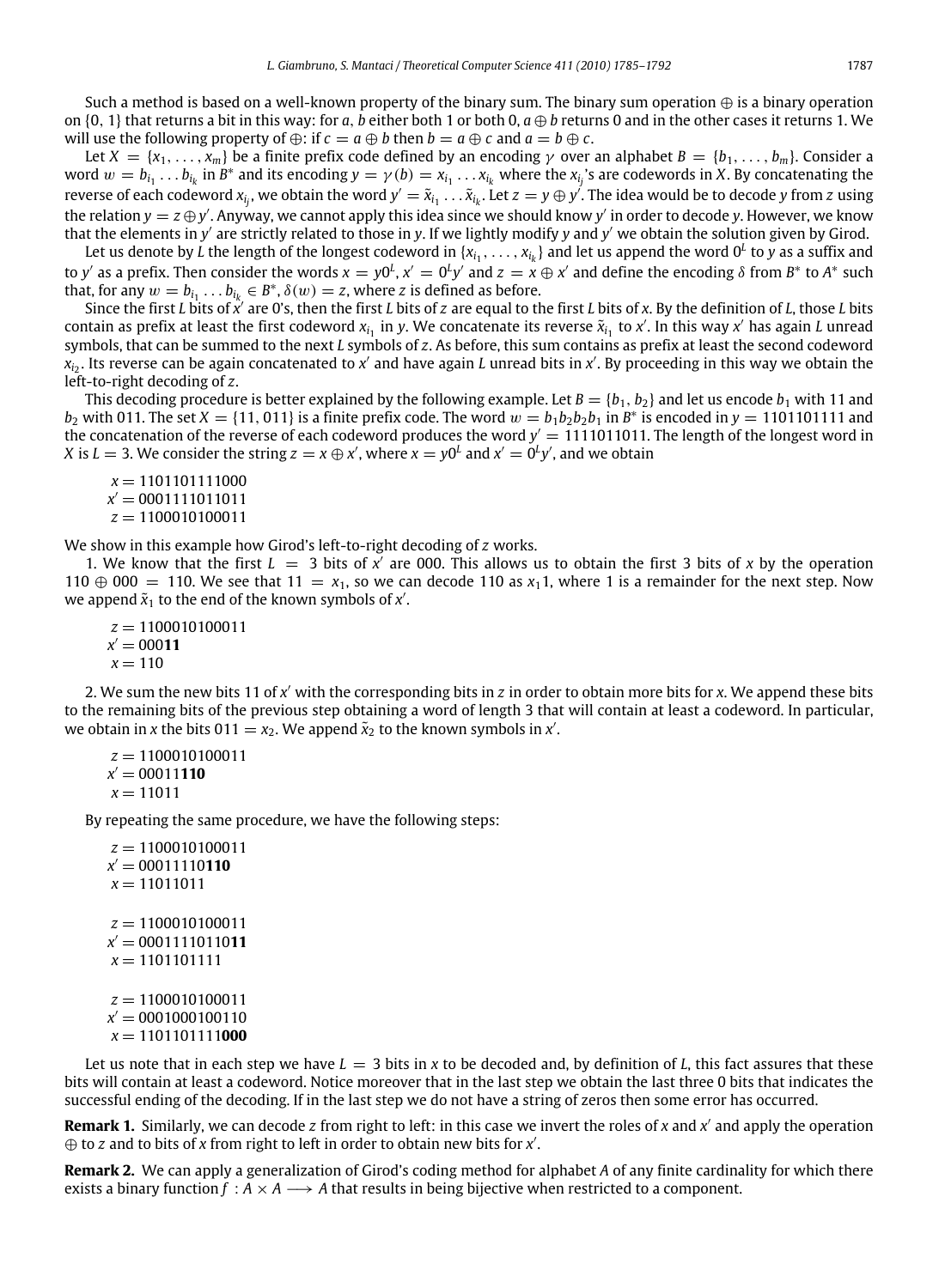<span id="page-3-1"></span>

**Fig. 1.** The transducer *T* for the left-to-right decoding of  $X = \{11, 011\}$  over  $B = \{b_1, b_2\}$ .

#### <span id="page-3-0"></span>**4. Transducers for decoding with Girod's method and main theorem**

In this section we first describe an algorithm to construct a transducer for Girod's left-to-right decoding. We then give the construction of the transducer for the right-to-left decoding and we prove that the two transducers are isomorphic.

Let  $X = \{x_1, \ldots, x_m\}$  be a finite prefix code defined by an encoding  $\gamma$  over an alphabet  $B = \{b_1, \ldots, b_m\}$ . Let *L* be the length of the longest word in *X*. For any sequence *y* of codewords in *X* we consider the word *z* as defined by Girod's method. The transducer we are going to define is able to decode the encoded words *z* except their suffix of length *L*. In fact, note that the last *L* symbols of *z* correspond to the encoding of the suffix 0*<sup>L</sup>* that is not part of the original word *x*.

The transducer  $T = (Q, i, F, E)$  for the left-to-right decoding is defined as follows. The states in  $Q$  are pairs of words  $(u, v)$  such that

• *u* is either the empty word  $\epsilon$  or a proper prefix of a word in *X*;

- *v* is a suffix of a word in  $0^L\widetilde{X}^*$ , of length  $L |u|$ .
- The initial state *i* is  $(\epsilon, 0^L)$ .

The terminal states in *F* are the accessible pairs  $(\epsilon, v)$ . The edges in *E* are defined as follows.

- 1.  $((u, aw), c, \epsilon, (ud, w))$ , with  $a \oplus c = d$ , if  $ud \notin X$  and  $ud$  is a prefix of a word in X.
- 2.  $((u, aw), c, b_i, (\epsilon, wd\tilde{u}))$ , with  $a \oplus c = d$ , if  $ud = x_i \in X$ .

In all remaining cases the transitions are not defined.

In [Fig.](#page-3-1) [1](#page-3-1) we show an example of the transducer *T* for the decoding of words in  $X^*$ , where  $X = \{11, 011\}$ .

<span id="page-3-3"></span>**Remark 3.** If there is in T a path from the initial state  $(\epsilon, 0^L)$  to a state of the form  $(\epsilon, u)$ , with label  $(z, b_{i_1} \ldots b_{i_k})$ , then  $u$  is the suffix of length *L* of  $0^L \tilde{x}_{i_1} \ldots \tilde{x}_{i_k}$ .

By construction and by the properties of the binary sum we get the following.

<span id="page-3-2"></span>**Lemma 1.** For each state  $(\epsilon, v)$  in T, there is a path starting at  $(\epsilon, v)$  and ending at a state  $(\epsilon, u)$  with label  $(z, b_i)$  if and only if  $z = x_i \oplus \text{pref}_{|x_i|}(v)$ .

<span id="page-3-4"></span>**Lemma 2.** There is a path from the initial state to a state  $(\epsilon, u)$  with label  $(z, b_{i_1} \ldots b_{i_k})$  if and only if  $z = x_{i_1} \ldots x_{i_k} \oplus$  $pref_{-L}(0^L\tilde{x}_{i_1}\ldots\tilde{x}_{i_k}).$ 

**Proof.** Let  $w = b_{i_1} \ldots b_{i_k}$ . We prove the lemma by induction on  $|w|$ . For  $|w| = 1$  the statement follows from [Lemma](#page-3-2) [1.](#page-3-2)

Let  $(z, w)$  be the label of a path from the initial state to a state  $(\epsilon, u)$ , with  $|w| = k$ . Let us consider the subpath from the initial state to the last intermediate state of the form  $(\epsilon, v)$ .

By construction, such a path is labelled by  $(z', b_{i_1} \ldots b_{i_{k-1}})$ , where, by the inductive hypothesis,  $z' = x_{i_1} \ldots x_{i_{k-1}} \oplus$  $\text{pref}_{-L}(0^L\tilde{x}_{i_1}\ldots\tilde{x}_{i_{k-1}}).$  The last part of the path from  $(\epsilon,\,v)$  to  $(\epsilon,\,u)$  is labelled by  $(z'',\,b_k),$  and, by [Lemma](#page-3-2) [1,](#page-3-2) we have that  $z'' = x_k \oplus \text{pref}_{|x_k|}(u).$ 

By composing these two relations we obtain  $z = z'z'' = x_{i_1} \ldots x_{i_{k-1}} x_{i_k} \oplus pref_{-L}(0^L \tilde{x}_{i_1} \ldots \tilde{x}_{i_{k-1}}) pref_{|x_k|}(u)$ . By Remark [3,](#page-3-3) *u* is the suffix of length *L* of  $0^L \tilde{x}_{i_1} \ldots \tilde{x}_{i_{k-1}}$ ; then we have  $z = x_{i_1} \ldots x_{i_{k-1}} x_{i_k} \oplus pref_{-(L-|x_{i_k}|)}(0^L \tilde{x}_{i_1} \ldots \tilde{x}_{i_{k-1}})$ , and so  $z = x_{i_1} \ldots x_{i_{k-1}} x_{i_k} \oplus \text{pref}_{-L} (0^L \tilde{x}_{i_1} \ldots \tilde{x}_{i_{k-1}} \tilde{x}_k)$ , which is the thesis.

Conversely, let z be the encoding by  $\delta$  of  $w = b_{i_1} \ldots b_{i_k}$  except the last L symbols, i.e.  $z = pref_{-l}(\delta(w)) = x_{i_1} \ldots x_{i_k} \oplus$ *pref*−*L*(0 *L x*˜*i*1 . . . *<sup>x</sup>*˜*<sup>i</sup>k*−<sup>1</sup> *x*˜*k*). Notice that the last *L* symbols of δ(w) would encode the word 0*<sup>L</sup>* added to the end. We prove the statement by induction on  $|w|$ .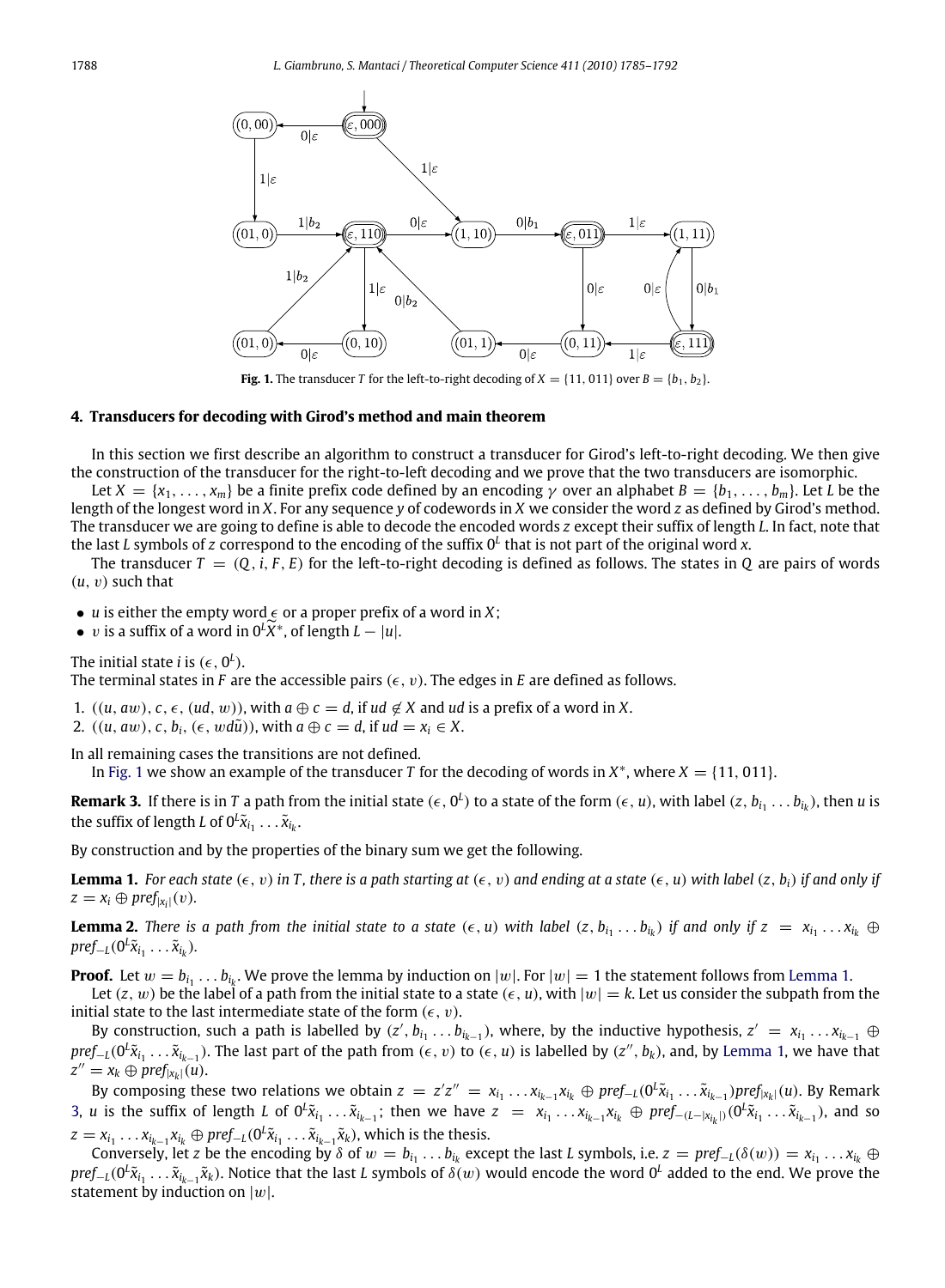<span id="page-4-0"></span>

**Fig. 2.** The transducer *T*<sup> $\prime$ </sup> for the right-to-left decoding of *X* = {11, 011} over *B* = {*b*<sub>1</sub>, *b*<sub>2</sub>}.

If  $|w|=1$  then the statement follows from [Lemma](#page-3-2) [1.](#page-3-2) Let  $z=x_{i_1}\ldots x_{i_k}\oplus pref_{-L}(0^L\tilde{x}_{i_1}\ldots\tilde{x}_{i_{k-1}}\tilde{x}_k)$ . We decompose z as  $z'z''$ , where  $z'$  is the prefix of  $z$  that encodes  $b_{i_1}\ldots b_{i_{k-1}}$ ; that is,  $z'=x_{i_1}\ldots x_{i_{k-1}}\oplus pref_{-L}(0^L\tilde{x}_{i_1}\ldots \tilde{x}_{i_{k-1}})$ . By induction, there exists a path from  $(\epsilon, 0^L)$  to a state  $(\epsilon, u)$  labelled by  $(z', b_{i_1} \ldots b_{i_{k-1}})$ . By Remark [3,](#page-3-3) u is the suffix of  $0^L \tilde{x}_{i_1} \ldots \tilde{x}_{i_{k-1}}$  of length L, and we have that  $z'' = x_{i_k} \oplus \text{pref}_{|x_{i_k}|}(u)$ .

Then, by [Lemma](#page-3-2) [1,](#page-3-2) there exists a path from ( $\epsilon$ ,  $u$ ) to a state ( $\epsilon$ ,  $v$ ) with label ( $z''$ ,  $b_k$ ), and this concludes the proof.  $\hfill \Box$ 

By [Lemma](#page-3-4) [2](#page-3-4) we obtain the following.

**Proposition 3.** The transducer T realizes the decoding δ<sup>−1</sup> from left to right on the encoded words z, except their suffix of length L.

In the following we prove that the transducer *T* is co-deterministic; that is, for each state *p* and for each letter  $a \in \{0, 1\}$ , there is at most one edge entering at *p* with label  $(a, b)$ , with  $b \in B \cup \{\epsilon\}$ .

#### <span id="page-4-2"></span>**Theorem 4.** *The transducer T is co-deterministic.*

**Proof.** Let us consider a state  $(u, v)$  with *u* nonempty word. By construction (cases 1 and 3), there exists at most one state predecessor of (*u*, v) with a fixed label.

Consider now a state of the form  $(\epsilon, v)$ , and suppose that there exist two different edges ending at  $(\epsilon, v)$  with the same input label. Thus there exist two words  $w, w'$  and  $x_i, x_j$  in X such that  $v = w\tilde{x}_i = w'\tilde{x}_j$  (case 2). Let  $\tilde{x}_i$  be the shortest word between  $\tilde{x}_i$  and  $\tilde{x}_j$ . The previous equality implies that  $\tilde{x}_i$  is a suffix of  $\tilde{x}_j$ , which means that  $x_i$  is a prefix of  $x_j$ . This is a contradiction since *X* is a prefix code.  $\Box$ 

<span id="page-4-3"></span>**Remark 4.** Note that there are at most two edges ending at a given state and they have the same output label. In fact, if the state has as first component the empty word and if there exist two edges ending at it with two different output labels *x<sup>i</sup>* and  $x_j$ , respectively, there exist two words  $w$ ,  $w'$  such that  $w\tilde x_i=w'\tilde x_j$ , and that implies that  $x_i=x_j$  since  $X$  is a prefix code. If a state has the first component different from the empty word then all its in-edges have the same output label, ε.

Let us now define a transducer for Girod's right-to-left decoding by  $T'=(Q',i',F',E').$  The states in  $Q'$  are pairs of words  $(u, v)$  such that

- *u* is either the empty word  $\epsilon$  or a proper suffix of a word in  $\hat{X}$ ;
- *v* is a prefix of a word in  $X^*0^L$ , of length  $L |u|$ .

Let us note that, if *u* is a proper suffix of a word in  $\ddot{X}$ , then  $\ddot{u}$  is a proper prefix of a word in X.

The initial state *i'* is  $(\epsilon, 0^L)$ .

The final states  $F'$  are the accessible pairs  $(\epsilon, v)$ . The edges in  $E'$  are defined as follows.

1.  $((u, wa), c, \epsilon, (du, w))$ , with  $a \oplus c = d$ , if  $au \notin X$  and  $au$  is a suffix of a word in X;

2.  $((u, wa), c, b_i, (\epsilon, \tilde{u}dw))$ , with  $a \oplus c = d$ , if  $du = \tilde{x}_i \in \tilde{X}$ .

As before, we can prove the following.

<span id="page-4-4"></span>Proposition 5. The transducer T' realizes  $\delta^{-1}$  from right to left on the encoded words z, except their prefix of length L.

In [Fig.](#page-4-0) [2](#page-4-0) we can see an example of transducer T' for the right-to-left decoding of  $X = \{11, 011\}$ . We can notice that such a transducer is isomorphic to the transducer of [Fig.](#page-3-1) [1](#page-3-1) that realizes the left-to-right decoding of  $X = \{11, 011\}$ . This is not a case, as the following proposition states.

<span id="page-4-1"></span>Proposition 6. The transducers T and T' are isomorphic.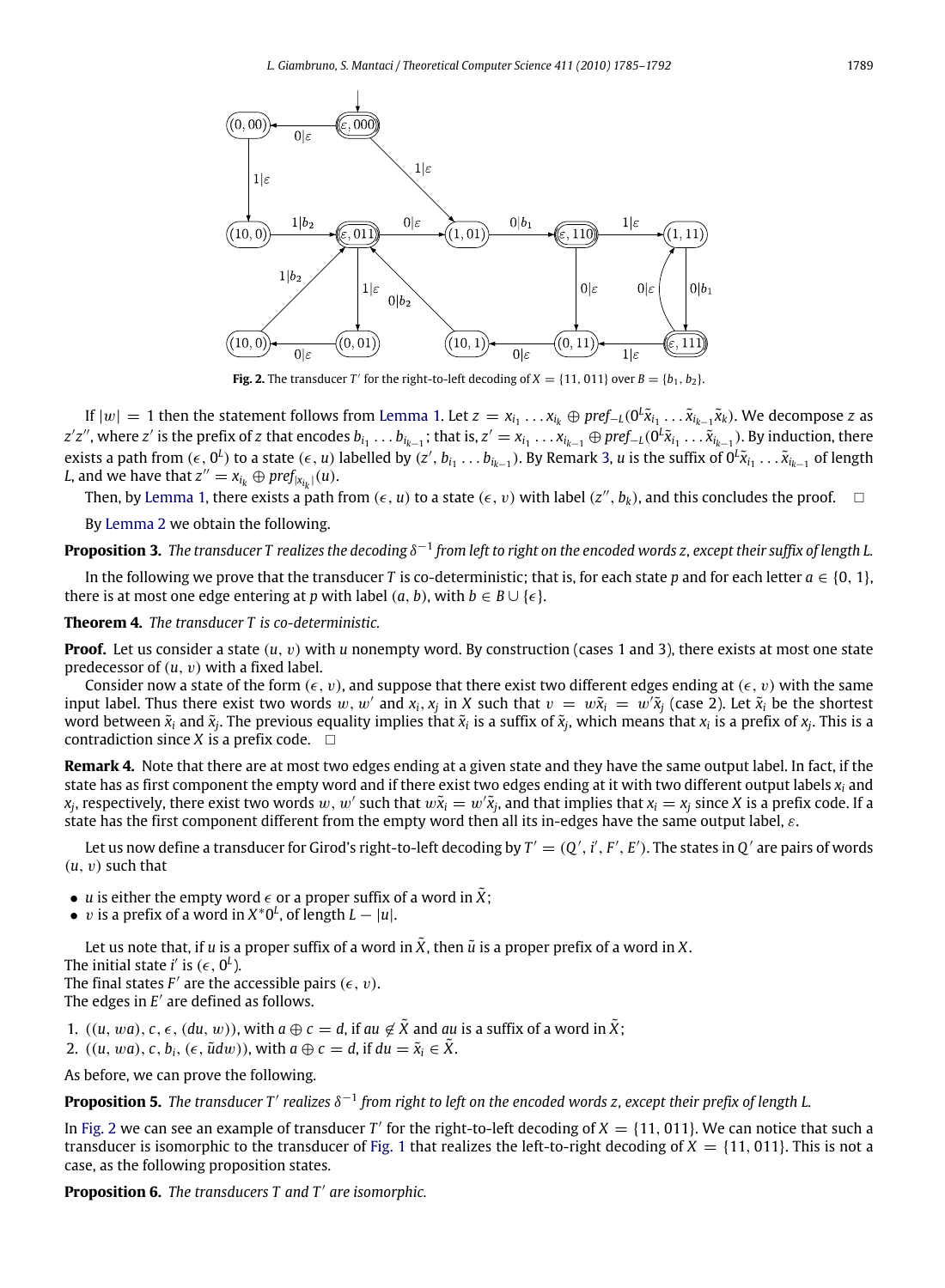<span id="page-5-1"></span>

**Fig. 3.** The transducer *S* for the left-to-right decoding of  $X = \{11, 011\}$  over  $B = \{b_1, b_2\}$ .

**Proof.** Let  $\phi : Q \longrightarrow Q'$  such that  $\phi((u, v)) = (\tilde{u}, \tilde{v})$ .

The function  $\phi$  is well defined since if *u* is a prefix of a word in *X* then  $\tilde{u}$  is a suffix of a word in  $\tilde{X}$ , and if *v* is a suffix of a word in  $0^L\widetilde{X}^*$  of length  $L - |u|$  then  $\widetilde{v}$  is a prefix of a word in  $X^*0^L$  of length  $L - |u|$ .<br>
It is injective since if  $\phi((u, v)) = \phi((t, r))$  then  $(\widetilde{v}, \widetilde{v}) = (\widetilde{t}, \widetilde{v})$  which manne then

It is injective since if  $\phi((u, v)) = \phi((t, r))$  then  $(\tilde{u}, \tilde{v}) = (\tilde{t}, \tilde{r})$ , which means that  $(u, v) = (t, r)$ .

It is surjective since if  $(u, v)$  is in  $Q'$  then *u* is either the empty word  $\epsilon$  or a proper suffix of a word in  $\tilde X$  and  $v$  is a prefix of a word in  $X^*0^L$ . Thus  $\tilde u$  is either the empty word  $\epsilon$  or a proper prefix of a word in  $X$  and  $\tilde v$  is a prefix of a word in  $0^L\tilde X^*$ , and we have that  $(\tilde{u}, \tilde{v})$  is a state in *Q* such that  $\phi((\tilde{u}, \tilde{v})) = (u, v)$ .

In order for there to be an isomorphism of transducers we have to prove that  $\phi$  preserves the edges. In particular, we have to prove that if  $((u, v), a, x, (u', v'))$  is an edge in T then  $(\phi((u, v)), a, x, \phi((u', v')))$  is an edge in T'. We prove it for  $a = 0$ ; the other case will be analogous.

If *ua*  $\notin X$  and *ua* is a prefix of a word in *X* then in *T* there is the edge  $((u, aw), 0, \epsilon, (ua, w))$ . We have that  $\phi((u, aw)) =$  $(\tilde{u}, \tilde{w}a)$  and  $\phi((ua, w)) = (a\tilde{u}, \tilde{w})$ . Under these hypotheses,  $a\tilde{u} \notin \tilde{X}$  and  $a\tilde{u}$  is a suffix of a word in  $\tilde{X}$ . So we have in  $T'$  the edge  $((\tilde{u}, \tilde{w}a), 0, \epsilon, (a\tilde{u}, \tilde{w})).$ 

If  $ua \in X$  then in *T* there is the edge  $((u, aw), 0, ua, (\epsilon, wa\tilde{u}))$ . We have that  $\phi((u, aw)) = (\tilde{u}, \tilde{w}a)$  and  $\phi((\epsilon, wa\tilde{u})) =$  $(\epsilon, u \alpha \tilde{w})$ . Since  $a\tilde{u} \in \tilde{X}$ , we have in *T'* the edge  $((\tilde{u}, \tilde{w}a), 0, ua, (\epsilon, ua\tilde{w}))$ .

The proof is analogous for the edges with input label 1.  $\Box$ 

By [Proposition](#page-4-1)  $6$  it follows that  $T'$  is deterministic and co-deterministic.

#### <span id="page-5-0"></span>**5. A generalization of Girod's method: The transducer for decoding**

In this section we consider a generalization of Girod's coding method. This generalization, as for Girod's classical method, also allows bidirectional decoding of prefix codes, but it has the advantage of allowing the construction of a transducer that has more interesting properties than the ones described in the previous section.

This generalization comes from the remark that if the coding keyword 0*<sup>L</sup>* is substituted by any word w of length *L* (or longer than *L*), a ''Girod-like'' coding method works anyway, and also bidirectional decoding is possible, provided that the coding key  $w$  is known.

Our idea is to use as coding key the word w in the code, having length *L* and that is the least in lexicographic order. In what follows, for a given w, we denote such encoding as  $\delta_w$ .

In this section we describe how to construct a transducer for the generalization of Girod's left-to-right decoding. Also in this case we describe the transducer for the right-to-left decoding and we prove that the two transducers are isomorphic.

Let  $X = \{x_1, \ldots, x_m\}$  be a finite prefix code defined by an encoding  $\gamma$  over an alphabet  $B = \{b_1, \ldots, b_m\}$ . Let *L* be the length of the longest word in *X* and let *x<sup>L</sup>* be the smallest word in the lexicographic order among the words in *X* of length *L*. For any sequence *y* of codewords in *X* we consider the encoding δ*<sup>x</sup><sup>L</sup>* as defined by the generalization of Girod's method. In order to simplify the notation we use  $\delta_L$  instead of  $\delta_{x_L}$ . The transducer  $S = (Q, i, F, E)$  for the left-to-right decoding of  $\delta_L$  is defined as follows.

The states in *Q* are pairs of words (*u*, v) such that

- *u* is a proper prefix of a word in *X*;
- v is a suffix of a word in  $\tilde{x}_L \tilde{X}^*$  of length  $L |u|$ .

The unique initial and final state *i* is  $(\epsilon, \tilde{x}_l)$ . The edges in *E* are defined as follows.

1.  $((u, av), c, \epsilon, (ud, v))$ , with  $a \oplus c = d$ , if  $ud \notin X$  and  $ud$  is a prefix of a word in X;

2.  $((u, av), c, b_i, (\epsilon, v d\tilde{u}))$ , with  $a \oplus c = d$ , if  $ud = x_i \in X$ .

In all remaining cases the transitions are not defined.

In [Fig.](#page-5-1) [3](#page-5-1) we show the transducer *S* for the decoding of  $X = \{11, 011\}$ . One can note that the transducer *S* is sequential by taking as the terminal function *F* defined to the only final state *i* as  $F(i) = \epsilon$  and by taking as  $\lambda$  the empty word. Let us note that [Lemmas](#page-3-2) [1](#page-3-2) and [2](#page-3-4) still hold for *S*.

<span id="page-5-2"></span>**Proposition 7.** The transducer S is deterministic and realizes the function  $\varphi$  defined by  $\varphi(z) = \delta_L^{-1}(z) b_L$ , where  $\delta_L^{-1}$  is the decoding of  $\delta_L$  from left to right and  $b_L$  is the word  $\gamma^{-1}(x_L)$ .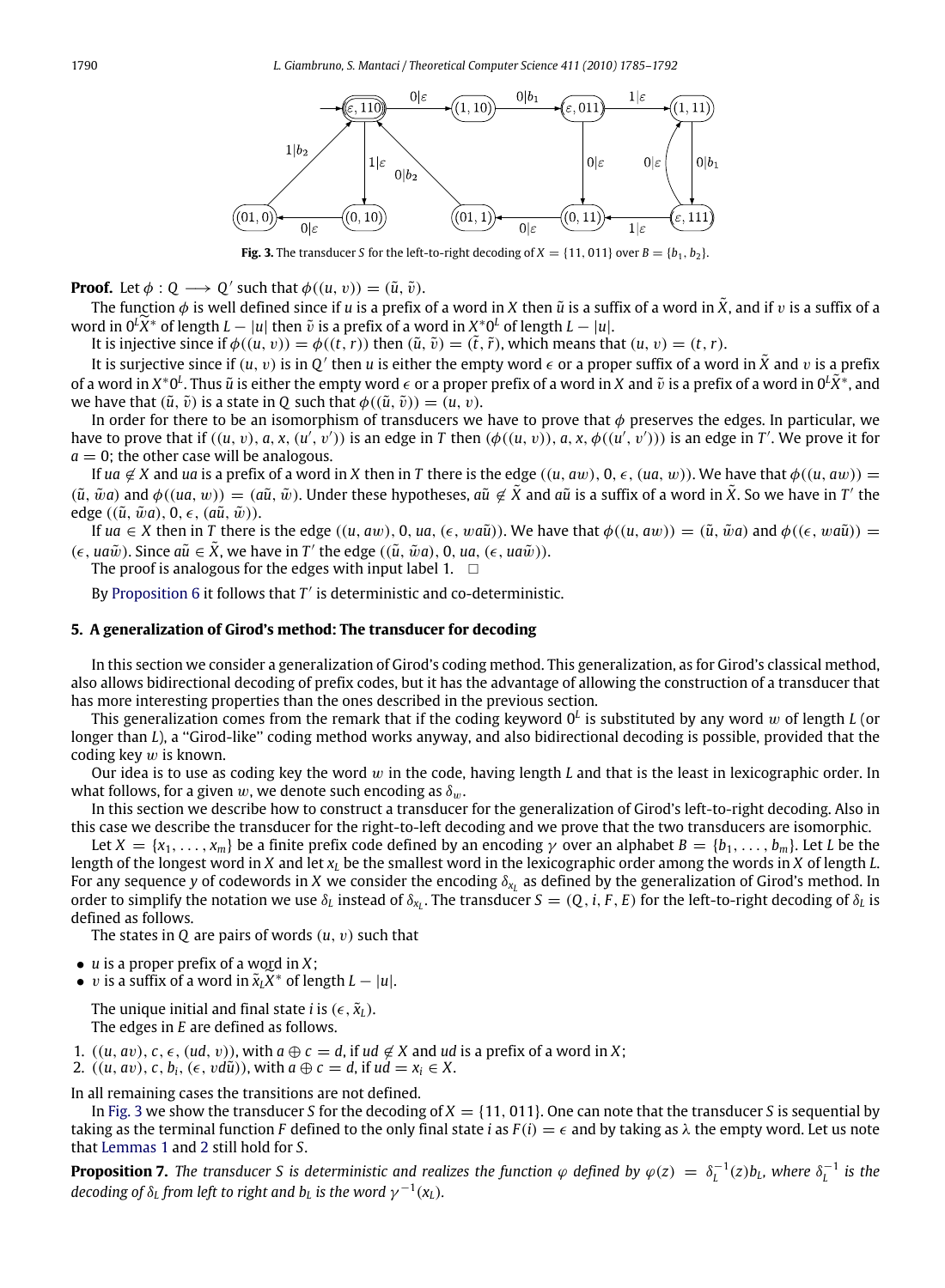<span id="page-6-0"></span>

**Fig. 4.** The transducer *S'* for the right-to-left decoding of  $X = \{11, 011\}$  over  $B = \{b_1, b_2\}$ .

**Proof.** The determinism of *S* follows by construction. In order to prove the second part of the proposition we have to prove that  $(z, w)$  is a pair in the relation realized by *S* if and only if  $w = \varphi(z)$ .

If  $|w| = 1$  then, by construction and by [Lemma](#page-3-2) [1,](#page-3-2) we have that  $z \oplus \tilde{x}_L = x_L$ ; that is, *z* is the encoding of the empty word. Let us consider  $w \in B^*$  with  $|w| \ge 2$ ,  $w = b_{i_1} \ldots b_{i_k}$ . The pair  $(z, w)$  is a pair in the relation realized by *S* if and only if there is a path from the initial state  $(\epsilon, \tilde{x}_L)$  to a state  $(\epsilon, v)$  with label  $(z', b_{i_1} \ldots b_{i_{k-1}})$  and a path from  $(\epsilon, v)$  to  $(\epsilon, \tilde{x}_L)$  with label  $(z'', \hat{b}_{i_k})$  with  $z = z'z''$  and  $x_{i_k} = x_L$ .

By [Lemma](#page-3-4) [2,](#page-3-4) there is a path from the initial state  $(\epsilon, \tilde{x}_L)$  to a state  $(\epsilon, v)$  with label  $(z', b_{i_1} \ldots b_{i_{k-1}})$  if and only if  $z' = x_{i_1} \ldots x_{i_{k-1}} \oplus \text{pref}_{-L}(\tilde{x}_l \tilde{x}_{i_1} \ldots \tilde{x}_{i_{k-1}})$ . Moreover, by [Lemma](#page-3-2) [1,](#page-3-2) there is a path from  $(\epsilon, v)$  to  $(\epsilon, \tilde{x}_L)$  with label  $(z'', b_{i_k})$ if and only if  $z^{\prime\prime} \oplus v = x_L$ .

By composing the two equalities, we get that the pair  $(z, w)$ , with  $|w| \ge 2$ , is a pair in the relation realized by *T* if and only if *z* = *z'z*<sup>*'*</sup> =  $x_{i_1} \ldots x_{i_{k-1}} x_L \oplus \tilde{x}_L \tilde{x}_{i_1} \ldots \tilde{x}_{i_{k-1}}$ , and the statement follows. □

The transducer is co-deterministic (see proof of [Proposition](#page-4-2) [4\)](#page-4-2) and the [Remark](#page-4-3) [4](#page-4-3) holds. Moreover we have the following.

# **Theorem 8.** *The transducer S is minimal.*

**Proof.** Since the transducer – and so the input automaton – is bideterministic and it has a unique initial and final state then, by the Brzozowski minimization algorithm (see [\[3\]](#page-7-7)), the input automaton is minimal. This implies that the transducer is also minimal, since the output is produced as soon as possible (i.e. the transducer is normalized in the sense of [\[6\]](#page-7-6)).  $\Box$ 

Let *X* be a prefix code and let us now define a transducer for Girod's right-to-left decoding of  $\delta_L$  by  $S' = (Q', i', F', E')$ . The states in  $\hat{\mathcal{Q}}'$  are pairs of words  $(u, v)$  such that

- *u* is a proper suffix of a word in  $\tilde{X}$ ;
- *v* is a prefix of a word in  $X^*x_L$  of length  $L |u|$ .

Let us note that, if *u* is a proper suffix of a word in  $\tilde{X}$ , then  $\tilde{u}$  is a proper prefix of a word in X. The unique initial and final state i' is ( $\epsilon, \tilde{\mathsf{x}}_L$ ). The edges in  $E'$  are defined as follows.

- 1.  $((u, wa), c, \epsilon, (du, w))$ , with  $a \oplus c = d$ , if  $au \notin \tilde{X}$  and  $au$  is a suffix of a word in  $\tilde{X}$ ;
- 2.  $((u, wa), c, b_i, (\epsilon, \tilde{u}dw))$ , with  $a \oplus c = d$ , if  $du = \tilde{x}_i \in \tilde{X}$ .

The following propositions hold. The proofs are analogues to those of [Proposition](#page-4-4) [5,](#page-4-4) [Proposition](#page-5-2) [7](#page-5-2) and [Proposition](#page-4-1) [6.](#page-4-1)

**Proposition 9.** The transducer S' is deterministic and realizes the function  $\varphi$  defined by  $\varphi(z) = \delta_L^{-1}(z) b_L$ , where  $\delta_L^{-1}$  is the decoding of  $\delta_L$  from right to left and  $b_L$  is the word  $\gamma^{-1}(x_L)$ .

# <span id="page-6-1"></span>Proposition 10. The transducers S and S' are isomorphic.

By the last proposition it follows that *S'* is deterministic and co-deterministic.

In [Fig.](#page-6-0) [4](#page-6-0) we can see an example of transducer *S'* for the right-to-left decoding of  $X = \{11, 011\}$ . Such a transducer is isomorphic to the transducer of [Fig.](#page-5-1) [3](#page-5-1) that realizes the left-to-right decoding of  $X = \{11, 011\}$  as stated in [Proposition](#page-6-1) [10.](#page-6-1)

**Remark 5.** Let us denote by S<sup>t</sup> the transducer obtained by S by reversing all the edges. Since S is co-deterministic and has a unique initial/final state, the transducer *S<sup>t</sup>* is deterministic and realizes  $b_L\delta_L^{-1}$ , where  $\delta_L^{-1}$  is the decoding of  $\delta_L$  from right to left.

Notice that, despite both S<sup>t</sup> and S' being useful to decode from right to left a bitstream obtained by Girod's generalized method, they are not equal, since they recognize different languages.

# **Acknowledgements**

We are very grateful to Dominique Perrin for proposing the problem to us and for introducing us to Girod's encoding. We also thank him for the useful friendly discussions about this problem.